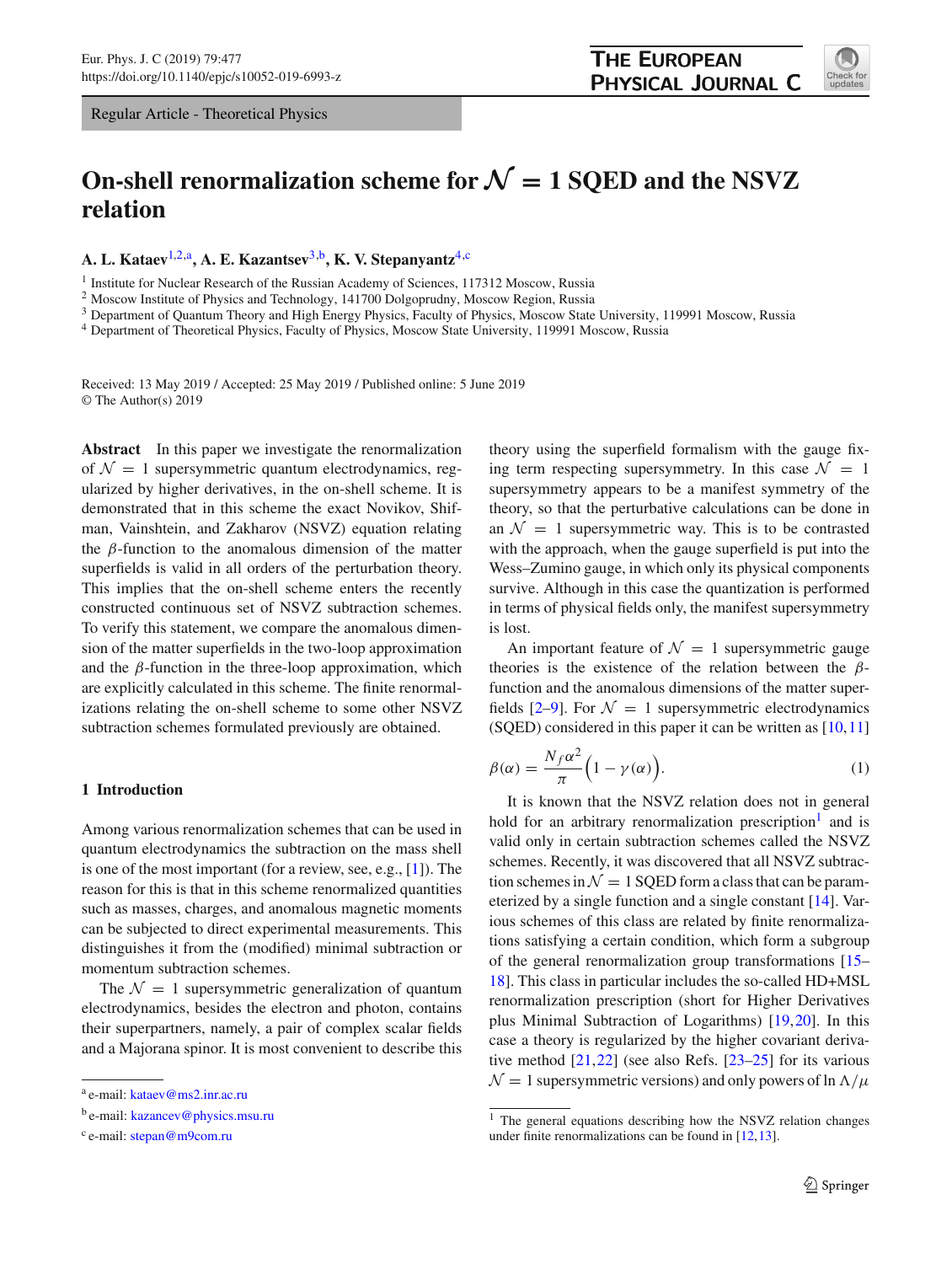are included into the renormalization constants. Here  $\Lambda$  is the dimensionful parameter of the regularized theory, and  $\mu$  is the subtraction point. Note the HD+MSL prescription gives the NSVZ- and NSVZ-like schemes for various theories, e.g., for the photino mass in the electrodynamics with softly broken supersymmetry  $[26]^2$  $[26]^2$  $[26]^2$  or for the Adler *D*-function in  $\mathcal{N} = 1$ SQCD [\[30\]](#page-10-10).<sup>[3](#page-1-1)</sup> There are indications that the NSVZ scheme in the non-Abelian case is also given by this prescription in all orders [\[36](#page-10-11)]. This conjecture has been confirmed by explicit three-loop calculations in [\[37](#page-10-12)[,38](#page-10-13)].

The  $\overline{DR}$  scheme, most frequently used for practical calculations, does not enter the class of the NSVZ schemes, as was explicitly demonstrated in the three- [\[39](#page-10-14)] and fourloop [\[40\]](#page-10-15) approximations. Nevertheless, a finite renormalization of the coupling constant, specially tuned in each order of the perturbation theory, allows constructing the NSVZ scheme with dimensional reduction [\[39](#page-10-14),[41,](#page-10-16)[42\]](#page-10-17). The difference between calculations with the higher derivative regularization and with dimensional reduction for  $\mathcal{N} = 1$  SQED in the three-loop approximation has been analyzed in Ref. [\[43](#page-10-18)].

Because the subtraction on the mass shell occupies a special place in electrodynamics, it would be interesting to find out whether a relation [\(1\)](#page-0-4) is satisfied in this scheme and, therefore, whether it falls into the class of NSVZ schemes. Using the results of Ref. [\[44](#page-10-19)], the guess was made that the NSVZ relation in  $\mathcal{N} = 1$  SQED is valid in the on-shell scheme [\[45](#page-10-20)]. Note that the explicit calculations in Ref. [\[44](#page-10-19)] were done only in the approximation, where the scheme dependence is not essential. In this paper we demonstrate that the NSVZ equation relating the  $\beta$ -function to the mass anomalous dimension is valid in the on-shell scheme in all orders. This statement is verified by the explicit calculation. Namely, the three-loop  $\beta$ -function is compared with the two-loop mass anomalous dimension in the on-shell scheme. This allows to check that Eq. [\(1\)](#page-0-4) really holds in this case.

# **2**  $\mathcal{N} = 1$  **SQED:** action and the higher derivative **regularization**

In the superfield language  $\mathcal{N} = 1$  SQED with  $N_f$  flavors of massive Dirac fermions and their superpartners is described by the action

$$
S = \frac{1}{4e_0^2} \text{Re} \int d^4x \, d^2\theta \, W^a W_a
$$

$$
+\frac{1}{4}\sum_{i=1}^{N_f}\int d^4x\,d^4\theta\,\left(\phi_i^*e^{2V}\phi_i+\widetilde{\phi}_i^*e^{-2V}\widetilde{\phi}_i\right) +\frac{1}{2}\sum_{i=1}^{N_f}\left(\int d^4x\,d^2\theta\,m_0\,\widetilde{\phi}_i\,\phi_i+c.c.\right),
$$
 (2)

where  $m_0$  is the bare mass of the chiral matter superfields. For simplicity, and in order not to deal with multiple thresholds, we assume the masses for different flavors to be equal.

The regularization is introduced by adding to the action the term with higher derivatives

$$
S_{\Lambda} = \frac{1}{4e_0^2} \text{Re} \int d^4x \, d^2\theta \, W^a \left[ R \left( \frac{\partial^2}{\Lambda^2} \right) - 1 \right] W_a, \tag{3}
$$

where  $R$  is a function which rapidly increases at large values of the argument and satisfies the condition  $R(0) = 1$ . Moreover, to regularize divergences in the one-loop approximation, it is necessary to insert the Pauli–Villars determinants in the generating functional [\[46\]](#page-10-28). Following Refs. [\[47](#page-10-29)[,48](#page-10-30)], let us introduce *n* sets of the chiral Pauli–Villars superfields  $\Phi_{iI}$  with masses  $M_I$ , where  $I = 1, \ldots, n$ , and include

$$
S_{\text{PV}} = \sum_{I=1}^{n} \left( \frac{1}{4} \sum_{i=1}^{N_f} \int d^4x \, d^4\theta \left( \Phi_i^* e^{2V} \Phi_i + \widetilde{\Phi}_i^* e^{-2V} \widetilde{\Phi}_i \right) + \frac{1}{2} \sum_{i=1}^{N_f} \left( \int d^4x \, d^2\theta \, M \widetilde{\Phi}_i \Phi_i + \text{c.c.} \right) \right)_I \tag{4}
$$

into the total action. Then, to cancel one-loop divergences, their Grassmannian parities  $(-1)^{P_I}$  and masses  $M_I$  should satisfy the relations

<span id="page-1-2"></span>
$$
\sum_{I=1}^{n} (-1)^{P_I} + 1 = 0; \quad \sum_{I=1}^{n} (-1)^{P_I} M_I^2 + m_0^2 = 0.
$$
 (5)

In the massless case the masses of the Pauli–Villars superfields  $M_I$  should be chosen proportional to the parameter  $\Lambda$ in the higher derivative term. However, in the massive case it is convenient to present them in the form

$$
M_I^2 = a_I^2 \Lambda^2 + b_I^2 m_0^2,
$$
\t(6)

where the coefficients  $a_I$  and  $b_I$ , independent of the coupling constant, satisfy the equations

$$
\sum_{I=1}^{n} (-1)^{P_I} a_I^2 = 0; \quad \sum_{I=1}^{n} (-1)^{P_I} b_I^2 + 1 = 0,\tag{7}
$$

which follow from Eq.  $(5)$ . It should be noted that the derivative of  $M_I/\Lambda$  with respect to  $\ln \Lambda$  or  $\ln m_0$  is of the order  $m_0^2/\Lambda^2$  and, therefore, can be neglected in the limit  $\Lambda \to \infty$ .

To complete the quantization, the gauge-fixing term

$$
S_{\rm gf} = -\frac{1}{32e_0^2\xi_0} \int d^4x \, d^4\theta \, D^2VR\left(\frac{\partial^2}{\Lambda^2}\right) \bar{D}^2V \tag{8}
$$

<span id="page-1-0"></span> $\frac{2}{2}$  The NSVZ-like equation describing the renormalization of the gaugino mass has been proposed in [\[27](#page-10-21)[–29](#page-10-22)].

<span id="page-1-1"></span><sup>&</sup>lt;sup>3</sup> This follows from the fact that the renormalization group functions defined in terms of the bare couplings satisfy the NSVZ and NSVZ-like equation with the higher derivative regularization. At present, it has been rigorously proved in all orders for  $\mathcal{N} = 1$  SQED in [\[31](#page-10-23)[,32\]](#page-10-24), for the renormalization of the photino mass in softly broken SQED in [\[33](#page-10-25)], and for the Adler *D*-function in  $\mathcal{N} = 1$  SOCD in [\[34](#page-10-26)[,35\]](#page-10-27).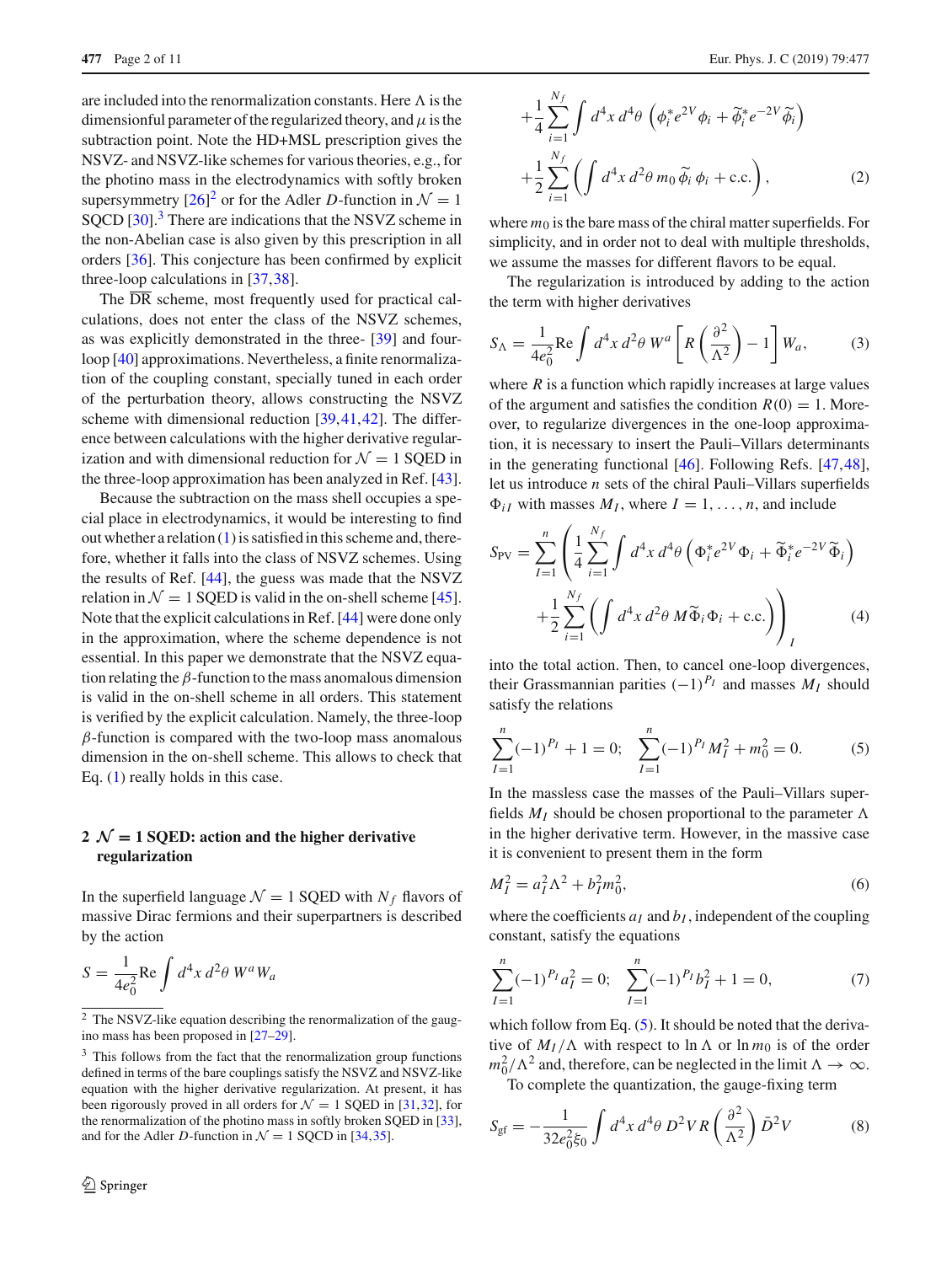is added to the action. Below we will use the Feynman gauge in which the renormalized gauge fixing parameter is fixed as  $\xi = 1$ .

## **3 The on-shell subtraction scheme**

To construct the on-shell scheme for  $\mathcal{N} = 1$  SQED, let us consider the part of the effective action quadratic in the matter superfields. It can be presented in the form

<span id="page-2-0"></span>
$$
\Gamma_{\phi}^{(2)} = \frac{1}{4} \sum_{i=1}^{N_f} \int \frac{d^4 p}{(2\pi)^4} d^4 \theta \left( \phi_i^*(-p, \theta) \phi_i(p, \theta) \right. \left. + \widetilde{\phi}_i^*(-p, \theta) \widetilde{\phi}_i(p, \theta) \right) G(p/\Lambda, m_0/\Lambda, \alpha_0) \left. + \frac{1}{2} \sum_{i=1}^{N_f} \left( \int \frac{d^4 p}{(2\pi)^4} d^2 \theta m_0 \widetilde{\phi}_i(-p, \theta) \phi_i(p, \theta) \right. \left. \times J(p/\Lambda, m_0/\Lambda, \alpha_0) + \text{c.c.} \right),
$$
\n(9)

where the functions *G* and *J* are normalized in such a way that in the tree approximation  $G = 1$  and  $J = 1$ . From the expression [\(9\)](#page-2-0) it is possible to construct the exact superfield propagators for the matter superfields, see Ref. [\[32\]](#page-10-24) for details. In the coordinate representation they are written as

<span id="page-2-1"></span>
$$
\left(\frac{\delta^2 \Gamma}{\delta \phi_{ix} \delta \phi_{jy}^*}\right)^{-1} = \left(\frac{\delta^2 \Gamma}{\delta \widetilde{\phi}_{ix} \delta \widetilde{\phi}_{jy}^*}\right)^{-1} \n= -\frac{GD_y^2 \bar{D}_x^2}{4(\delta^2 G^2 + m_0^2 J^2)} \delta_{xy}^8 \delta_{ij}; \n\left(\frac{\delta^2 \Gamma}{\delta \phi_{ix} \delta \widetilde{\phi}_{jy}}\right)^{-1} = -\frac{m_0 J \bar{D}^2}{\delta^2 G^2 + m_0^2 J^2} \delta_{xy}^8 \delta_{ij}; \n\left(\frac{\delta^2 \Gamma}{\delta \phi_{ix}^* \delta \widetilde{\phi}_{jy}^*}\right)^{-1} = -\frac{m_0 J D^2}{\delta^2 G^2 + m_0^2 J^2} \delta_{xy}^8 \delta_{ij}.
$$
\n(10)

In the momentum representation all these propagators contain the denominator

$$
p^2 G^2(p) - m_0^2 J^2(p),\tag{11}
$$

where all arguments of the functions *G* and *J* except for the momentum *p* were omitted.

The renormalized mass in the on-shell scheme is defined as the pole of the propagators [\(10\)](#page-2-1),

$$
m = m_0 \frac{J(p)}{G(p)} \bigg|_{p^2 = m^2}.
$$
 (12)

It is convenient to introduce the mass renormalization constant  $Z_m \equiv m_0/m$ , which in the scheme under consideration is given by the expression

$$
Z_m = \frac{G(p)}{J(p)}\bigg|_{p^2 = m^2}.\tag{13}
$$

The matter superfield renormalization constant *Z* in the onshell scheme is given by the residue at this pole. For all propagators [\(10\)](#page-2-1) the result is the same,

$$
Z^{-1} = G(p) \left( 1 + 2m^2 \frac{\partial}{\partial p^2} \ln \frac{G(p)}{J(p)} \right) \Big|_{p^2 = m^2}.
$$
 (14)

Note that, due to the superpotential non-renormalization  $\text{in } \mathcal{N} = 1$  supersymmetric theories [\[49\]](#page-10-31), it is usually assumed that  $ZZ_m = 1$ . However, in the one-shell scheme it is not so, because

$$
Z^{-1}Z_m^{-1} = J(p)\bigg(1 + 2m^2 \frac{\partial}{\partial p^2} \ln \frac{G(p)}{J(p)}\bigg)\bigg|_{p^2 = m^2}.
$$
 (15)

Although this expression is not equal to 1, it is finite in the ultraviolate region due to the non-renormalization of the superpotential. This implies that the renormalization constants *Z* and  $Z_m^{-1}$  differ by a finite factor.

Note that in the component formulation of the theory the scalars and the spinors will have the same renormalization constants only if the theory is regularized and quantized in a manifestly supersymmetric way. In the case of using the Wess–Zumino gauge this equality will be lost. This can be seen already in the one-loop approximation, see Ref. [\[50\]](#page-10-32). On the other hand, since the relation between the bare and the pole mass must be gauge-independent, the equality between the fermion and the scalar masses must be preserved after renormalization in the on-shell scheme whichever of the two quantization methods is used [\[51](#page-10-33)].

Quantum corrections to the two-point Green function of the gauge superfield are encoded in the function  $d(k/\Lambda)$ ,  $m_0/\Lambda$ ,  $\alpha_0$ ), which enters the effective action as

$$
\Gamma_V^{(2)} - S_{\text{gf}} = -\frac{1}{16\pi} \int \frac{d^4 k}{(2\pi)^4} d^4 \theta
$$
  
×V(-k, θ)∂<sup>2</sup>Π<sub>1/2</sub>V(k, θ)  
×d<sup>-1</sup>(k/Λ, m<sub>0</sub>/Λ, α<sub>0</sub>), (16)

where  $\partial^2 \Pi_{1/2} \equiv -D^a \bar{D}^2 D_a/8$ , and the normalization constant is chosen in such a way that in the tree approximation  $d^{-1} = \alpha_0^{-1}$ . The function  $d(k/\Lambda, m_0/\Lambda, \alpha_0)$  is the invariant charge [\[18\]](#page-10-2) of the supersymmetric quantum electrodynamics. In the limit  $k \to 0$  it gives the value of the fine-structure constant as a function of  $m_0/\Lambda$  and  $\alpha_0$  in the supersymmetric case. In the on-shell subtraction scheme this value plays the role of the renormalized coupling constant  $\alpha$ . The  $\beta$ -function in this scheme is defined as

$$
\beta(\alpha) = \frac{d\alpha}{d\ln m}\Big|_{\alpha_0, \Lambda = \text{const}},\tag{17}
$$

where *m* is the pole mass defined earlier.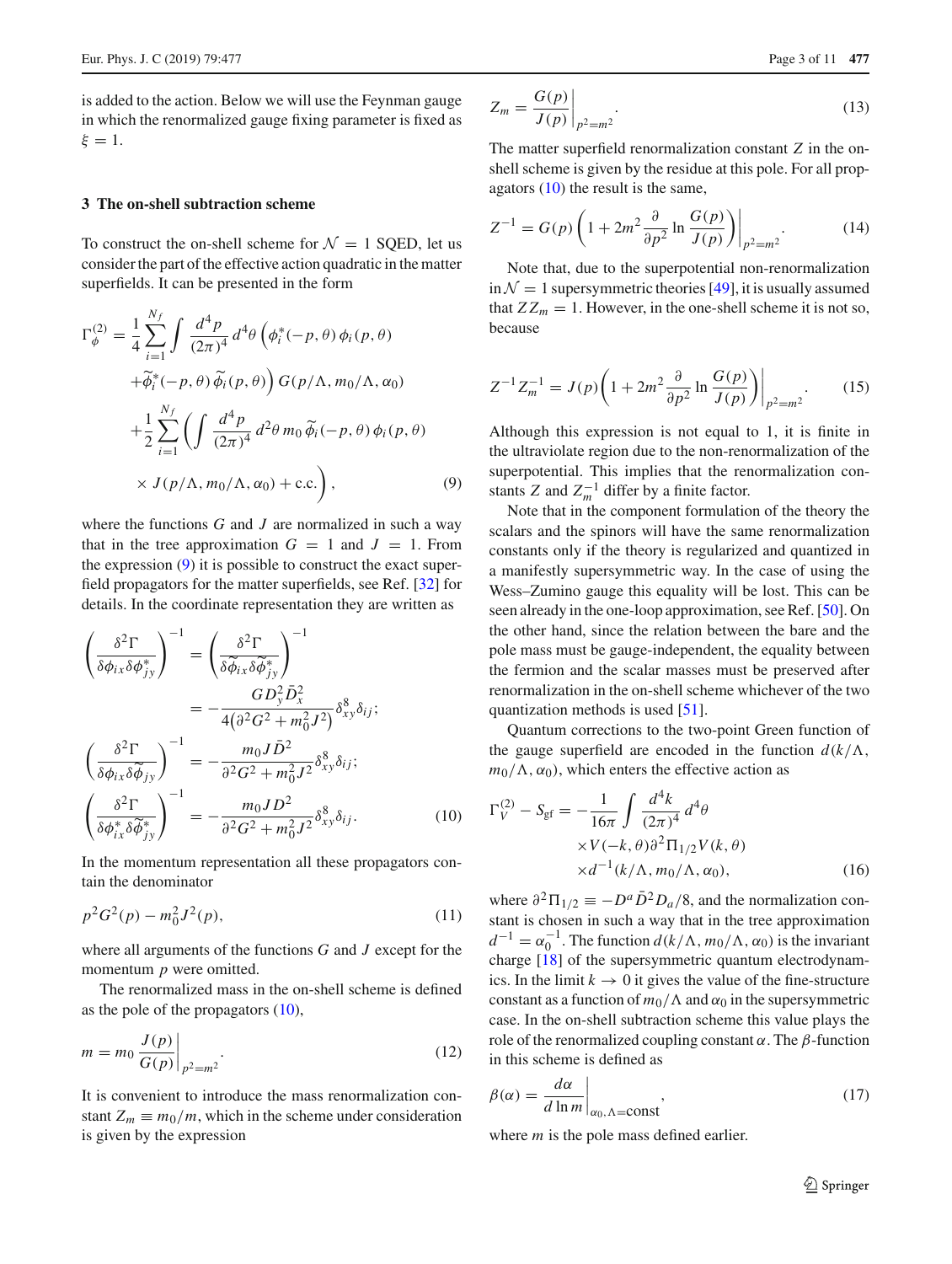#### **4 The three-loop** *β***-function in the on-shell scheme**

An important feature of using the higher covariant derivative regularization in supersymmetric theories is the factorization of the loop integrals contributing to the function  $d^{-1}(k/\Lambda, m_0/\Lambda, \alpha_0)$  in the limit  $k \to 0$  into integrals of double total derivatives with respect to the momenta. This was first discovered in explicit calculations for  $\mathcal{N} = 1$  SQED in [\[52](#page-10-34)] (total derivatives) and [\[44\]](#page-10-19) (double total derivatives). The rigorous all-order proof for the Abelian case has been done in Refs. [\[31](#page-10-23)[,32](#page-10-24)]. (The factorization into double total derivatives seems to be a general feature of supersymmetric theories and theories with softly broken supersymmetry regularized by higher covariant derivatives, see, e.g., the calculations of Refs. [\[33](#page-10-25)[,37](#page-10-12)[,38](#page-10-13),[53](#page-10-35)[–55](#page-10-36)].)

In  $\mathcal{N} = 1$  SQED the double total derivatives are taken with respect to the momenta of the matter loops to which the external lines of the gauge superfield are attached. If a double total derivative acts on a massless propagator, it produces a delta-function singularity which gives rise to a nonvanishing contribution. However, if a double total derivative acts only on massive propagators, the integral of this total derivative vanishes. This implies that in massive  $\mathcal{N} = 1$ SQED the only nonvanishing contribution to the function  $d^{-1}(k/\Lambda, m_0/\Lambda, \alpha_0)$  at  $k = 0$  comes from the one-loop approximation. In the case of using the higher derivative regularization it is possible to write the one-loop contribution to this function in the form $4$ 

<span id="page-3-1"></span>
$$
d^{-1}(K/\Lambda = 0, m_0/\Lambda, \alpha_0)
$$
  
=  $\alpha_0^{-1} + 2\pi N_f \int \frac{d^4 Q}{(2\pi)^4} \frac{\partial}{\partial Q^\mu} \frac{\partial}{\partial Q_\mu}$   
 $\times \left( -\frac{1}{Q^2} \ln (Q^2 + m_0^2) + \sum_{I=1}^n c_I \frac{1}{Q^2} \ln (Q^2 + M_I^2) \right),$  (18)

where  $c_I = (-1)^{P_I+1}$ , see Refs. [\[52,](#page-10-34)[56\]](#page-10-37). It is important that this expression is exact. All higher order contributions in the massive case vanish as integrals of total derivatives acting on non-singular functions [\[31](#page-10-23)[,32](#page-10-24)]. Note that the singularities are absent, because all propagators are massive.

The integral in Eq. [\(18\)](#page-3-1) can easily be calculated, see, e.g., [\[25](#page-10-8)]. Taking into account that  $d(0, m_0/\Lambda, \alpha_0) = \alpha$  is the renormalized charge in the on-shell scheme and omitting terms suppressed by powers of  $m_0/\Lambda$ , we obtain

$$
\alpha^{-1} - \alpha_0^{-1} = \frac{N_f}{\pi} \left( \ln \frac{\Lambda}{m_0} + \sum_{I=1}^n c_I \ln a_I \right). \tag{19}
$$

Next, following [\[44\]](#page-10-19), the right-hand side is expressed in terms of the renormalized mass,

<span id="page-3-5"></span>
$$
\alpha^{-1} - \alpha_0^{-1} = \frac{N_f}{\pi} \left( \ln \frac{\Lambda}{m} - \ln Z_m + \sum_{I=1}^n c_I \ln a_I \right). \tag{20}
$$

Then differentiating with respect to ln *m* gives the NSVZ relation

<span id="page-3-3"></span>
$$
\beta(\alpha) = \frac{N_f \alpha^2}{\pi} \left( 1 + \gamma_m(\alpha) \right) \tag{21}
$$

written in terms of the mass anomalous dimension

$$
\gamma_m(\alpha) = \frac{d \ln Z_m}{d \ln m} \bigg|_{\alpha_0, \Lambda = \text{const}}.
$$
\n(22)

Thus, the NSVZ equation similar to Eq. [\(1\)](#page-0-4) is indeed valid in the on-shell scheme. It relates the  $\beta$ -function in a given order to the mass anomalous dimension in the previous order. Note that in the on-shell scheme the mass anomalous dimension differs from the anomalous dimension of the matter superfields taken with the opposite sign. $\frac{5}{5}$  $\frac{5}{5}$  $\frac{5}{5}$ 

Using Eq.  $(21)$  it is possible to construct the three-loop  $\beta$ -function in the on-shell scheme by calculating the mass anomalous dimension in the two-loop approximation. This is done in this paper for the theory regularized by higher derivatives. Methods of evaluating Feynman integrals with the help of this regularization are not described in the literature in enough detail, while there is some interest in investigating various  $D = 4$  techniques for calculating quantum corrections (see the review [\[58\]](#page-10-38)). That is why in Appendix [A](#page-0-5) we describe in detail how the renormalization constant  $Z_m$  is obtained in the two-loop approximation. The result is given by the expression

<span id="page-3-4"></span>
$$
\ln Z_m = -\frac{\alpha_0}{\pi} \left( \ln \frac{\Lambda}{m} + \frac{1}{2} - \frac{A}{2} \right) + \frac{\alpha_0^2}{\pi^2} \left( \frac{N_f}{2} \ln^2 \frac{\Lambda}{m} + \ln \frac{\Lambda}{m} \left( \frac{3N_f}{2} + \frac{1}{2} + N_f \sum_{I=1}^n c_I \ln a_I \right) + O(1) \right)
$$
  
+  $O\left(\alpha_0^3\right).$  (23)

In this equation the symbol  $O(1)$  denotes finite terms that do not vanish in the limit  $\Lambda \to \infty$ , and the constant *A* is defined by

<span id="page-3-6"></span>
$$
A \equiv 2 \int_{0}^{\infty} dK \ln \frac{K}{\Lambda} \frac{d}{dK} \left( \frac{1}{R_K} \right),
$$
 (24)

<span id="page-3-0"></span><sup>4</sup> In our notation capital letters denote Euclidean momenta.

<span id="page-3-2"></span><sup>5</sup> Exactly as in the case of (non-supersymmetric) QED [\[57\]](#page-10-39), in the lowest-order approximation the corresponding renormalization constants differ by an ultraviolet finite but infrared divergent term,  $Z^{-1}Z_m^{-1} = 1 + \alpha(1 - \ln m/\kappa)/\pi + O(\alpha^2)$ , where *κ* is a small photon mass.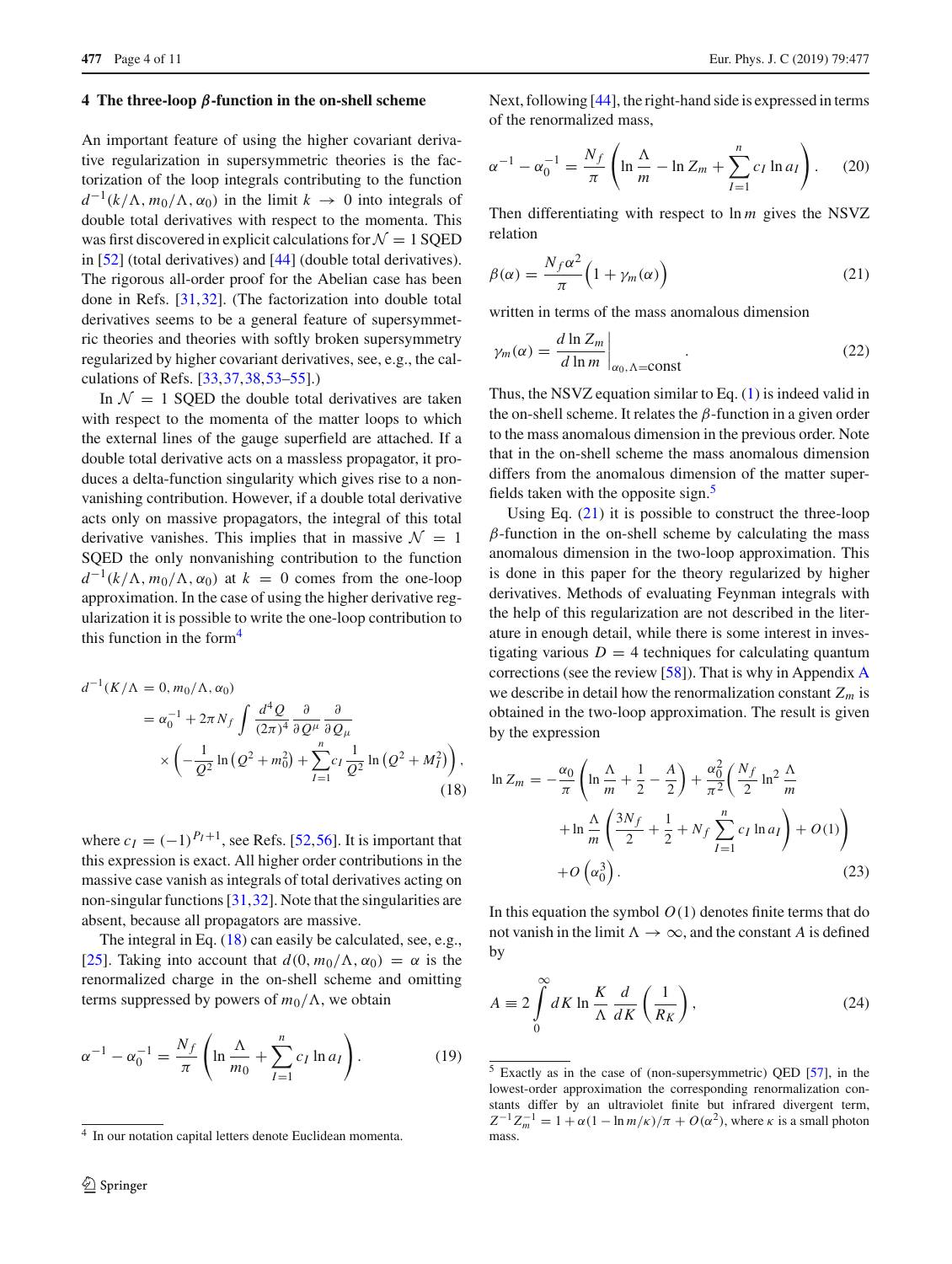where  $R_K = R(K^2/\Lambda^2)$ . (For the regulator  $R(K^2/\Lambda^2)$  =  $1 + (K^2/\Lambda^2)^n$  this integral vanishes, so that  $A = 0$ .) Differentiating [\(23\)](#page-3-4) with respect to ln *m* and expressing the result in terms of  $\alpha$  using [\(20\)](#page-3-5) we obtain

<span id="page-4-0"></span>
$$
\gamma_m(\alpha) = \frac{d \ln Z_m}{d \ln m} = \frac{\alpha}{\pi} - \frac{\alpha^2 (3N_f + 1)}{2\pi^2} + O(\alpha^3). \tag{25}
$$

As expected in the on-shell scheme, any dependence on the regularization details has disappeared. After substituting the mass anomalous dimension  $(25)$  into Eq.  $(21)$  the three-loop result for the  $\beta$ -function takes the form

<span id="page-4-2"></span>
$$
\beta(\alpha) = \frac{N_f \alpha^2}{\pi} \left( 1 + \frac{\alpha}{\pi} - \frac{\alpha^2 (3N_f + 1)}{2\pi^2} + O(\alpha^3) \right). \tag{26}
$$

Comparing it with the corresponding result in the  $\overline{DR}$ -scheme (i.e., in the case of using dimensional reduction supplemented by modified minimal subtractions) [\[39](#page-10-14)]

$$
\beta_{\overline{\rm DR}}(\alpha_{\overline{\rm DR}}) = \frac{\alpha_{\overline{\rm DR}}^2 N_f}{\pi} \times \left(1 + \frac{\alpha_{\overline{\rm DR}}}{\pi} - \frac{\alpha_{\overline{\rm DR}}^2}{4\pi^2} (3N_f + 2) + O\left(\alpha_{\overline{\rm DR}}^3\right)\right),\tag{27}
$$

we see that the terms linear in  $N_f$  coincide. This follows from the scheme-independence of these terms proved in [\[20](#page-10-4)] in all orders, which is related to the so-called conformal symmetry limit of perturbative quenched quantum electrodynamics [\[59\]](#page-10-40).

# **5 Relations between the on-shell scheme and other NSVZ schemes**

In the previous section it was demonstrated that the NSVZ relation [\(21\)](#page-3-3) is valid in the on-shell scheme in all orders. Therefore, this scheme belongs to the class of NSVZ schemes described in Ref. [\[14\]](#page-10-0), which also includes the all-order HD+MSL prescription and the NSVZ scheme constructed with dimensional reduction in the three-loop approximation in Refs. [\[39](#page-10-14)[,43](#page-10-18)]. According to Ref. [\[14\]](#page-10-0) any two NSVZ subtraction schemes can be related by a finite renormalization

$$
\alpha'(\alpha_0, \Lambda/\mu) = \alpha'(\alpha(\alpha_0, \Lambda/\mu));
$$
  
\n
$$
Z'(\alpha'(\alpha), \Lambda/\mu) = z(\alpha) Z(\alpha, \Lambda/\mu),
$$
\n(28)

which is subjected to the constraint

<span id="page-4-1"></span>
$$
\frac{1}{\alpha'(\alpha)} - \frac{1}{\alpha} = \frac{N_f}{\pi} \ln z(\alpha) + B,\tag{29}
$$

where *B* is a constant.

First, let us find the finite renormalization relating the on-shell scheme to the HD+MSL scheme. According to the HD+MSL prescription, the calculations are to be carried out with the higher derivative regularization and only powers of ln  $\Lambda/\mu$  are included into renormalization constants, so that in this scheme

$$
\frac{1}{\alpha_{\text{HD+MSL}}} = \frac{1}{\alpha_0} + \frac{N_f}{\pi} \ln \frac{\Lambda}{\mu} + \frac{\alpha_0 N_f}{\pi^2} \ln \frac{\Lambda}{\mu} + O\left(\alpha_0^2\right);
$$
  

$$
\ln Z_{\text{HD+MSL}} = \frac{\alpha_0}{\pi} \ln \frac{\Lambda}{\mu} + O\left(\alpha_0^2\right).
$$
 (30)

Comparing these equations with Eqs.  $(20)$  and  $(23)$  we derive the required finite renormalization,

$$
\alpha_{\text{HD+MSL}}^{-1}\Big|_{\mu=m} = \alpha_{\text{OS}}^{-1} - \frac{N_f}{\pi} \sum_{I=1}^{n} c_I \ln a_I
$$
  
+ 
$$
\frac{N_f \alpha_{\text{OS}}}{\pi^2} \left( -\frac{1}{2} + \frac{A}{2} \right) + O \left( \alpha_{\text{OS}}^2 \right);
$$
  

$$
\ln Z_{\text{HD+MSL}} \Big|_{\mu=m} + \ln Z_m = \frac{\alpha_{\text{OS}}}{\pi} \left( -\frac{1}{2} + \frac{A}{2} \right) + O \left( \alpha_{\text{OS}}^2 \right). \quad (31)
$$

Evidently, in this case the condition [\(29\)](#page-4-1) is satisfied with  $B = -(N_f/\pi) \sum_{r=0}^{n}$ *cI* ln *aI* .

 $I=1$ Also it is possible to find the finite renormalization which relates the on-shell scheme to the NSVZ scheme constructed with the dimensional reduction. (For short, we will call this scheme "DR+NSVZ".) In the case of using the DR+NSVZ scheme the renormalization group functions (RGFs) can be found in [\[43](#page-10-18)] and have the form

$$
\frac{\beta_{\text{DR}+\text{NSVZ}}(\alpha_{\text{DR}+\text{NSVZ}})}{\alpha_{\text{DR}+\text{NSVZ}}^2} = \frac{N_f}{\pi} \left( 1 + \frac{\alpha_{\text{DR}+\text{NSVZ}}}{\pi} - \frac{\alpha_{\text{DR}+\text{NSVZ}}^2}{2\pi^2} (1 + N_f) + O(\alpha_{\text{DR}+\text{NSVZ}}^3) \right);
$$
\n
$$
\gamma_{\text{DR}+\text{NSVZ}}(\alpha_{\text{DR}+\text{NSVZ}}) = -\frac{\alpha_{\text{DR}+\text{NSVZ}}}{\pi} + \frac{\alpha_{\text{DR}+\text{NSVZ}}^2}{2\pi^2} (1 + N_f) + O(\alpha_{\text{DR}+\text{NSVZ}}^3).
$$
\n(32)

These expressions should be compared with Eqs. [\(25\)](#page-4-0) and [\(26\)](#page-4-2). With the help of the standard equations describing how RGFs transform under finite renormalizations [\[60\]](#page-10-41) we obtain the finite renormalization after which RGFs in the on-shell scheme are converted into RGFs in the DR+NSVZ scheme,

$$
\alpha_{\text{DR}+\text{NSVZ}}^{-1}\Big|_{\mu=m} = \alpha_{\text{OS}}^{-1} + \frac{N_f}{\pi}z_1 + \frac{N_f \alpha_{\text{OS}}}{\pi^2}(-1+z_1) + O\left(\alpha_{\text{OS}}^2\right);
$$
  
\n
$$
\ln Z_{\text{DR}+\text{NSVZ}}(\alpha_{\text{DR}+\text{NSVZ}})\Big|_{\mu=m} + \ln Z_{m,\text{OS}+\text{DRED}}(\alpha_{\text{OS}})
$$
  
\n
$$
= \frac{\alpha_{\text{OS}}}{\pi}(-1+z_1) + O\left(\alpha_{\text{OS}}^2\right).
$$
 (33)

However, these equations contain an undefined constant *z*1, which reflects the arbitrariness of choosing a renormalization point in the DR+NSVZ scheme. This constant can be found by comparing the one-loop expressions for the renormalized function  $d^{-1}$  in the limit  $k \to 0$ ,

$$
\alpha_{\text{OS}}^{-1} = d_{\text{OS}}^{-1} \Big|_{k \to 0} = d_{\text{DR+NSVZ}}^{-1} \Big|_{k \to 0} = \alpha_{\text{DR+NSVZ}}^{-1}
$$

$$
+ \frac{N_f}{\pi} \ln \frac{\mu}{m} + O(\alpha_{\text{DR+NSVZ}}), \tag{34}
$$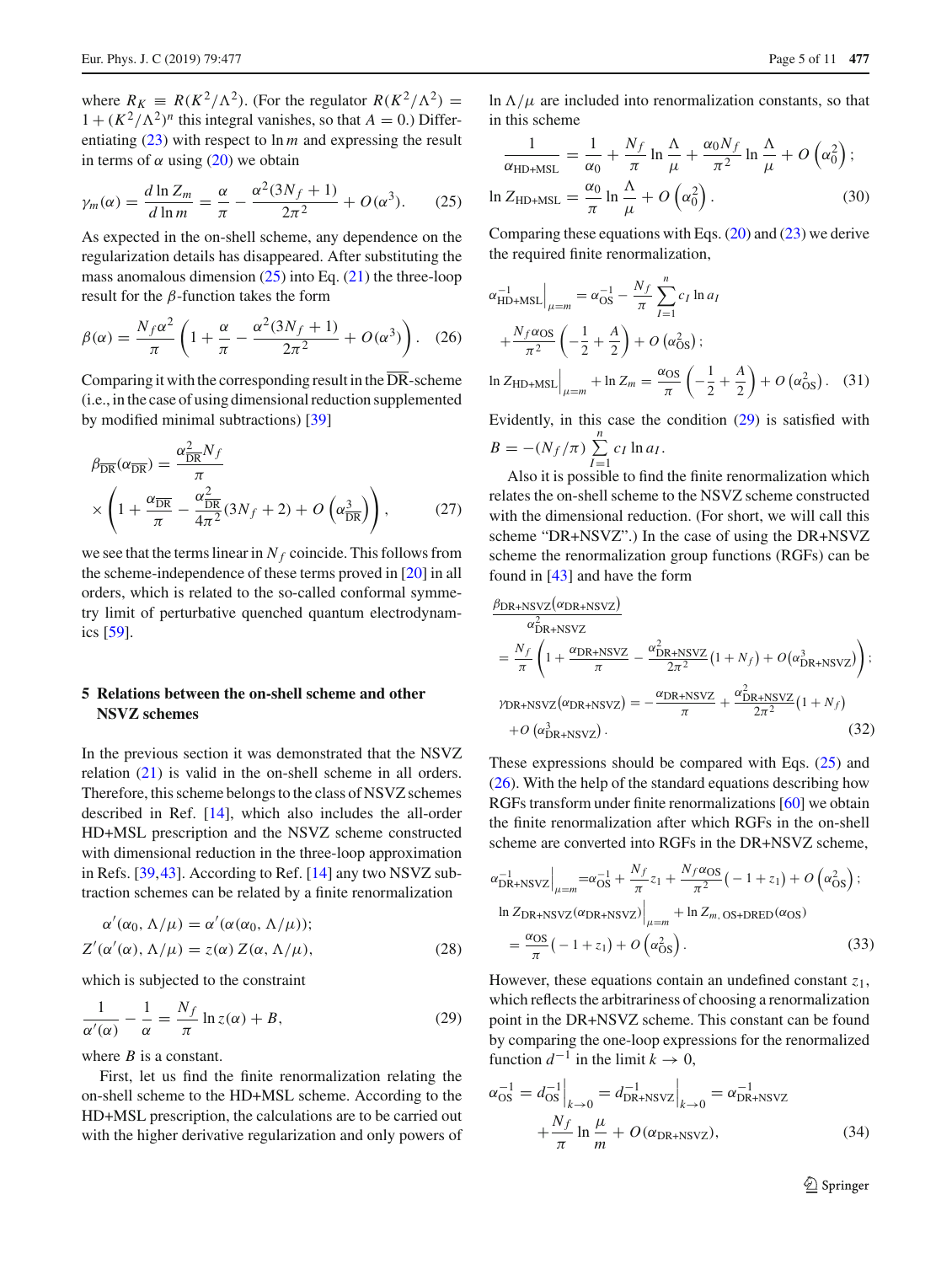so that  $z_1 = 0$ . This is analogous to the case of (nonsupersymmetric) QED in which a similar coefficient also vanishes,  $\alpha \frac{-1}{\text{MS}}\Big|_{\mu=m} = \alpha_{\text{OS}}^{-1} + O(\alpha_{\text{OS}})$ , see Ref. [\[61\]](#page-10-42).

In the case  $\mu \neq m$  the considered finite renormalization takes the form

<span id="page-5-0"></span>
$$
\alpha_{\text{DR}+\text{NSVZ}}^{-1} = \alpha_{\text{OS}}^{-1} - \frac{N_f}{\pi} \ln \frac{\mu}{m} - \frac{N_f \alpha_{\text{OS}}}{\pi^2} \left( 1 + \ln \frac{\mu}{m} \right)
$$
  
+  $O\left(\alpha_{\text{OS}}^2\right);$   

$$
\ln Z_{\text{DR}+\text{NSVZ}}(\alpha_{\text{DR}+\text{NSVZ}}) + \ln Z_{m,\text{OS}+\text{DRED}}(\alpha_{\text{OS}})
$$
  
=  $-\frac{\alpha_{\text{OS}}}{\pi} \left( 1 + \ln \frac{\mu}{m} \right) + O\left(\alpha_{\text{OS}}^2\right).$  (35)

One can easily verify that the constraint [\(29\)](#page-4-1) is also satisfied for the functions [\(35\)](#page-5-0) with  $B = -N_f \ln(\mu/m)/\pi$ .

#### **6 Conclusion**

We have explicitly demonstrated that the NSVZ equation in  $\mathcal{N} = 1$  SOED is valid in the on-shell scheme in all orders. In this case it relates the  $\beta$ -function to the mass anomalous dimension. The NSVZ relation appears in the on-shell scheme due to the fact that quantum corrections to the photon polarization operator in the limit of zero momentum are given by integrals of double total derivatives with the higher derivative regularization. In the massive case these total derivatives act on nonsingular expressions in all orders beyond the one-loop approximation. The remaining one-loop contribution produces the NSVZ relation between the  $\beta$ function and the mass anomalous dimension. This implies that the  $\beta$ -function in a given order can be found by calculating the mass anomalous dimension in the previous order. In this paper, having calculated the latter to the two-loop order, we obtained the  $\beta$ -function in the on-shell scheme to the three-loop order.

It was also investigated how the on-shell scheme in  $\mathcal{N} = 1$  SQED is related to other known NSVZ schemes, namely HD+MSL and the NSVZ scheme based on dimensional reduction. Finite renormalizations relating the onshell scheme to these two schemes have been constructed. They were shown to satisfy the constraint [\(29\)](#page-4-1) derived in [\[14](#page-10-0)].

**Acknowledgements** The work of ALK and AEK was supported by the Foundation for the Advancement of Theoretical Physics and Mathematics 'BASIS', Grant No 17-11-120.

**Data Availability Statement** This manuscript has no associated data or the data will not be deposited. [Authors' comment: The paper is entirely based on analytical calculations which are described in detail in it.]

**Open Access** This article is distributed under the terms of the Creative Commons Attribution 4.0 International License [\(http://creativecomm](http://creativecommons.org/licenses/by/4.0/) [ons.org/licenses/by/4.0/\)](http://creativecommons.org/licenses/by/4.0/), which permits unrestricted use, distribution, and reproduction in any medium, provided you give appropriate credit to the original author(s) and the source, provide a link to the Creative Commons license, and indicate if changes were made. Funded by SCOAP<sup>3</sup>.

# A The renormalization constant  $Z_m$  in the two-loop **order**

This appendix is devoted to the calculation of the two-loop renormalization constant  $Z_m$  in the on-shell scheme. In particular, we describe the technique of evaluating the  $D = 4$ loop integrals appearing with the higher derivative regularization.

## A.1 *Zm* as a sum of loop integrals

In the considered approximation the logarithm of the renormalization constant  $Z_m$  is written as

$$
\ln Z_m = \ln G(m) - \ln J(m) = \Delta G(m) - \Delta J(m) - \frac{(\Delta G(m))^2}{2} + \frac{(\Delta J(m))^2}{2} + \cdots,
$$
 (36)

where  $\Delta G \equiv G - 1$  and  $\Delta J \equiv J - 1$ . Using the results of Refs.  $[47, 48]$  $[47, 48]$ ,  $6$  after the Wick rotation it is possible to present this expression as a sum of Euclidean loop integrals

<span id="page-5-2"></span>
$$
\ln Z_m = \alpha_0 I_{\text{one-loop}} + \alpha_0^2 \left( I_1 + I_2 + I_3 + I_4 + I_5 - \frac{1}{2} (I_{\text{one-loop}})^2 \right) + O\left(\alpha_0^3\right). \tag{37}
$$

In explicit expressions for these integrals (presented below), Euclidean momenta will be denoted by capital letters. Due to the higher derivative regularization, denominators of the integrands contain the function  $R_K$ . In the simplest case it can be chosen as  $R_K = 1 + K^{2n}/\Lambda^{2n}$ . However, in the general case considered here it is sufficient to require that  $R_K(0) = 1$ and (due to the presence of higher powers of the momentum)  $R_K \to \infty$  in the limit  $K \to \infty$ . In Eq. [\(37\)](#page-5-2)

 $\alpha_0 I_{\text{one-loop}}$ 

$$
= -8\pi\alpha_0 \int \frac{d^4 K}{(2\pi)^4} \frac{1}{K^2 R_K((P+K)^2 + m^2)} \Bigg|_{P^2 = -m^2} (38)
$$

is the one-loop contribution, while the remaining integrals

<span id="page-5-1"></span><sup>6</sup> With the higher derivative regularization the superdiagrams contributing to the function *G* have first been calculated in Refs. [\[62](#page-10-43)[,63](#page-10-44)].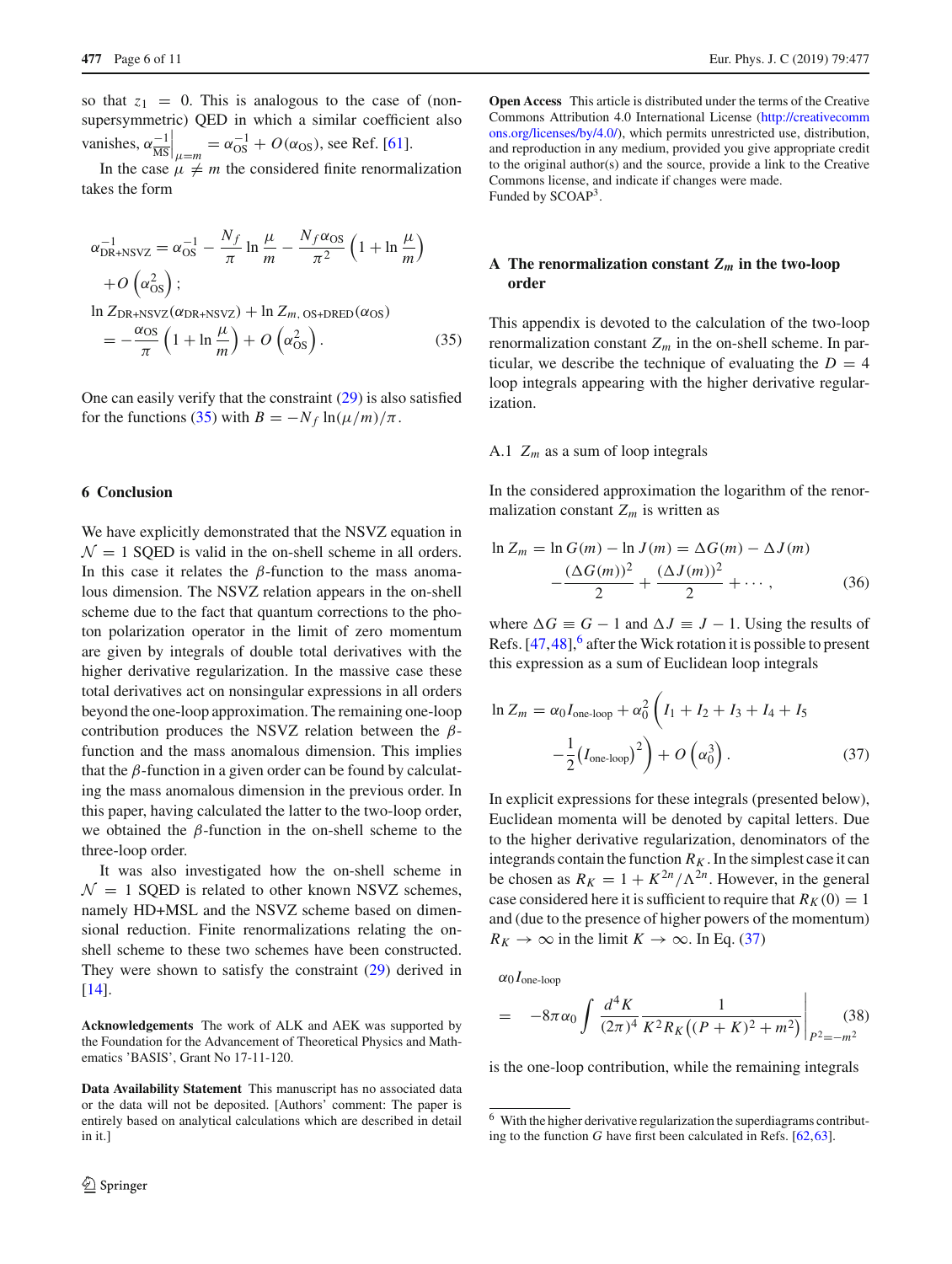$$
I_1 \equiv \frac{m_0^2 - m^2}{\alpha_0} \int \frac{d^4 K}{(2\pi)^4} \times \frac{8\pi}{K^2 R_K ((P + K)^2 + m^2)^2} \Big|_{P^2 = -m^2};
$$
(39)

$$
I_2 \equiv -128\pi^2 \int \frac{d^4 K}{(2\pi)^4} \frac{d^4 L}{(2\pi)^4}
$$
  
 
$$
\times \frac{P_\mu (K+L)^\mu - m^2}{K^2 R_K L^2 R_L ((P+K)^2 + m^2)((P+L)^2 + m^2)}
$$
  
 
$$
\times \frac{1}{((P+K+L)^2 + m^2)} \Big|_{P^2 = -m^2};
$$
 (40)

$$
I_3 \equiv 128\pi^2 \int \frac{d^4 K}{(2\pi)^4} \frac{d^4 L}{(2\pi)^4} \frac{1}{K^2 R_K L^2 R_L}
$$
  
 
$$
\times \frac{m^2}{((P+K)^2 + m^2)^2 ((P+K+L)^2 + m^2)} \Big|_{P^2 = -m^2};
$$
(41)

$$
I_4 = 64\pi^2 \int \frac{d^4 K}{(2\pi)^4} \frac{d^4 L}{(2\pi)^4} \frac{1}{K^2 R_K L^2 R_L}
$$
  
 
$$
\times \frac{1}{((P+K)^2 + m^2)((P+K+L)^2 + m^2)} \Big|_{P^2 = -m^2};
$$
(42)

$$
I_5 = 64\pi^2 N_f \int \frac{d^4 K}{(2\pi)^4} \frac{d^4 L}{(2\pi)^4} \frac{1}{K^2 R_K^2 ((P + K)^2 + m^2)} \times \left( \frac{1}{(L^2 + m^2)((L + K)^2 + m^2)} + \sum_{I=1}^n (-1)^{P_I} \frac{1}{(L^2 + M_I^2)((L + K)^2 + M_I^2)} \right) \Big|_{P^2 = -m^2} \tag{43}
$$

correspond to the two-loop approximation. Note that in these integrals terms proportional to  $\alpha_0^2 (P^2 + m^2)$  were omitted, because they evidently vanish due to the condition  $P^2 = -m^2$ . Also all these integrals were expressed in terms of the renormalized mass *m*. Therefore, the one-loop superdiagrams give both the integral  $I_{one-loop}$  and the integral  $I_1$ . (The latter one is produced by the one-loop superdiagrams containing an insertion of the one-loop mass counterterm.)

## <span id="page-6-2"></span>A.2 One-loop contribution

The one-loop contribution is given by the expression

<span id="page-6-0"></span>
$$
\ln Z_m = \ln G(m) - \ln J(m)
$$
  
=  $-\int \frac{d^4 K}{(2\pi)^4} \frac{8\pi \alpha_0}{K^2 R_K ((P+K)^2 + m^2)} \Big|_{P^2 = -m^2}$   
+  $O(\alpha_0^2)$ , (44)

where the bare mass  $m_0$  was replaced by the renormalized mass *m*, because their difference  $\Delta m^2 \equiv m^2 - m_0^2$  is pro-

portional to  $\alpha_0$  and is essential in the next order. The integral in Eq. [\(44\)](#page-6-0) can be calculated in four-dimensional spherical coordinates using the method of Refs. [\[62](#page-10-43)[,63](#page-10-44)]. Introducing the variable  $x \equiv \cos \theta_3$ , where  $\theta_3$  is the angle between the vectors  $K^{\mu}$  and  $P^{\mu}$ , it can be rewritten in the form

<span id="page-6-1"></span>
$$
\ln Z_m = -\alpha_0 \int\limits_0^\infty dK \frac{1}{\pi^2 R_K} \oint\limits_C dx \frac{\sqrt{1 - x^2}}{K + 2imx}
$$

$$
+ O(\alpha_0^2). \tag{45}
$$

The contour  $C$  is presented in Fig. [1.](#page-7-0) To calculate this integral it is necessary to find the residues at the points  $x = \infty$  and  $x = iK/2m$ . The result written as an integral over  $z \equiv$  $K^2/\Lambda^2$  has the form

$$
\ln Z_m = \frac{\alpha_0}{\pi} \int_0^\infty dz \, \frac{\Lambda^2}{4m^2 R(z)} \left( 1 - \sqrt{1 + \frac{4m^2}{z \Lambda^2}} \right) + O\left(\alpha_0^2\right). \tag{46}
$$

It is convenient to introduce the new variable

$$
\eta = \frac{a}{4} \exp \left\{ -\frac{2z}{a} + \frac{2z}{a} \sqrt{1 + \frac{a}{z}} - 1 + \ln \left( 1 + \frac{2z}{a} + 2\sqrt{\frac{z}{a} + \frac{z^2}{a^2}} \right) \right\},
$$
(47)

where  $a \equiv 4m^2/\Lambda^2$ , such that

$$
\frac{d\eta}{2\eta} = \frac{dz}{a} \left( -1 + \sqrt{1 + \frac{a}{z}} \right). \tag{48}
$$

Note that  $z = 0$  and  $z \to \infty$  correspond to  $\eta = \exp(-1)a/4$ and  $\eta \rightarrow \infty$ , respectively. Therefore the integral under consideration can be rewritten as

$$
\ln Z_m = -\frac{\alpha_0}{2\pi} \int_{\exp(-1)a/4}^{\infty} \frac{d\eta}{\eta R(z(\eta))} + O\left(\alpha_0^2\right). \tag{49}
$$

This integral diverges in the limit  $a \rightarrow 0$ , when  $z(\eta)$  =  $\eta + O(a)$ . However, if the function  $R^{-1}(z)$  is expanded in powers of *a*, then only the leading term will produce a divergent integral, while the other terms are given by convergent integrals, which vanish in the limit  $a \rightarrow 0$ . Therefore, omitting the terms suppressed by powers of  $m^2/\Lambda^2$  we obtain

$$
\ln Z_m = -\frac{\alpha_0}{2\pi} \int_{\exp(-1)m^2/\Lambda^2}^{\infty} \frac{d\eta}{\eta R(\eta)} + O\left(\alpha_0^2\right). \tag{50}
$$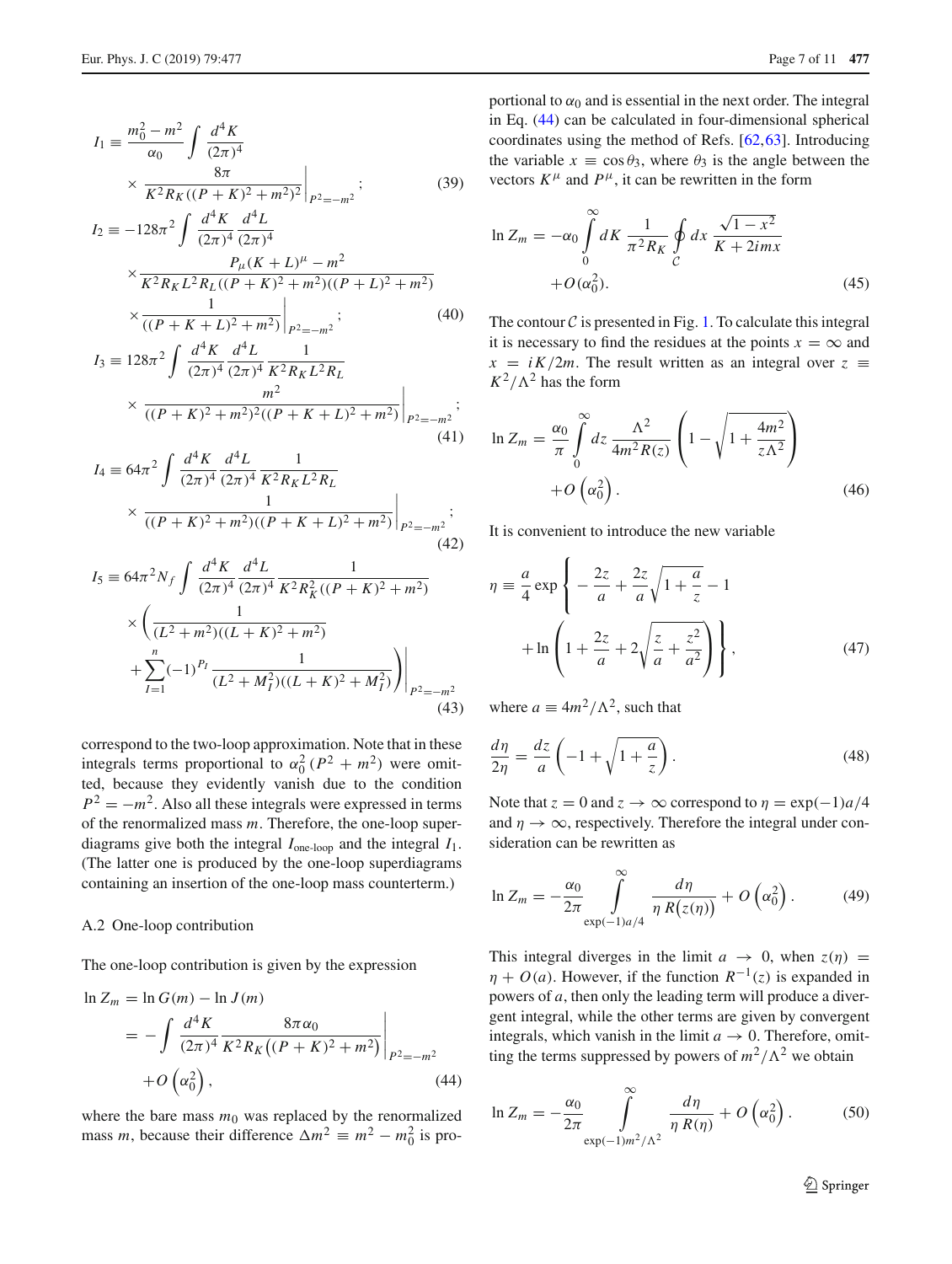

<span id="page-7-0"></span>**Fig. 1** The contour  $C$  in the integrals [\(45\)](#page-6-1) and [\(55\)](#page-7-1)

Integrating by parts, it is possible to extract the divergent part of the remaining integral,

$$
\int_{\exp(-1)m^2/\Lambda^2}^{\infty} d\eta \frac{1}{\eta R(\eta)} = \frac{1}{R(\eta)} \ln \eta \Big|_{\exp(-1)m^2/\Lambda^2}^{\infty}
$$

$$
-\int_{\exp(-1)m^2/\Lambda^2}^{\infty} d\eta \ln \eta \frac{d}{d\eta} \left(\frac{1}{R(\eta)}\right)
$$

$$
= 2 \ln \frac{\Lambda}{m} + 1 - A + O(m^2/\Lambda^2), \qquad (51)
$$

where the constant *A* is given by the equation

$$
A \equiv \int_{0}^{\infty} d\eta \ln \eta \, \frac{d}{d\eta} \left( \frac{1}{R(\eta)} \right),\tag{52}
$$

which is equivalent to Eq. [\(24\)](#page-3-6). Thus, in the one-loop approximation

<span id="page-7-2"></span>
$$
\ln Z_m = -\frac{\alpha_0}{\pi} \left( \ln \frac{\Lambda}{m} + \frac{1}{2} - \frac{A}{2} \right) + O\left(\alpha_0^2\right). \tag{53}
$$

A.3 Two-loop contribution

To find the two-loop contribution to the renormalization constant  $Z_m$ , it is necessary to calculate the integrals  $I_1 - I_5$  in Eq. [\(37\)](#page-5-2).

The integral  $I_1$  is convergent in the ultraviolet region, but diverges in the infrared one. That is why it is necessary to regularize it by introducing a small photon mass  $\kappa$ ,

$$
I_1 = \frac{m_0^2 - m^2}{\alpha_0} \int \frac{d^4 K}{(2\pi)^4}
$$
  
 
$$
\times \frac{8\pi}{(K^2 + \kappa^2)R_K((P + K)^2 + m^2)^2} \Big|_{P^2 = -m^2}.
$$
 (54)

This integral is convergent, so that it is possible to take the limit  $\Lambda \to \infty$  omitting terms suppressed by powers of  $\Lambda^{-1}$ .

Therefore, the function  $R_K$  in the considered expression can be replaced by 1. The resulting integral can be calculated in the four-dimensional spherical coordinates. After the substitution  $x = \cos \theta_3$  it takes the form

<span id="page-7-1"></span>
$$
I_1 = \frac{m_0^2 - m^2}{\alpha_0} \int_0^\infty dK \frac{K}{\pi^2 (K^2 + \kappa^2)} \oint_C dx \frac{\sqrt{1 - x^2}}{(K + 2imx)^2},\tag{55}
$$

where the contour  $C$  is presented in Fig. [1.](#page-7-0) The integral over  $x$ can be found by calculating the residues at the points  $x = \infty$ and  $x = i K/2m$ ,

$$
I_1 = \frac{m_0^2 - m^2}{2m^2 \alpha_0} \int_0^\infty dK \frac{K}{\pi (K^2 + \kappa^2)} \left( 1 - \frac{1}{\sqrt{1 + 4m^2/K^2}} \right)
$$
  
= 
$$
\frac{m_0^2 - m^2}{2m^2 \pi \alpha_0} \int_0^\infty dK \left( \frac{K}{K^2 + \kappa^2} - \frac{1}{\sqrt{K^2 + 4m^2}} \right)
$$
  
+ 
$$
\frac{\kappa^2}{(K^2 + \kappa^2)\sqrt{K^2 + 4m^2}} \right). \tag{56}
$$

Taking into account that  $m_0 = Z_m m$  and omitting the last term in the round brackets (which gives a convergent integral proportional to  $\kappa \to 0$ ) this expression can be written as

$$
I_1 = \frac{Z_m^2 - 1}{4\pi\alpha_0} \left( \ln(1 + K^2/\kappa^2) - 2\arcsin\left(K/2m\right) \right) \Big|_0^\infty
$$
  
=  $\frac{Z_m^2 - 1}{2\pi\alpha_0} \ln \frac{m}{\kappa}.$  (57)

After substituting the one-loop result for  $Z_m$  from Eq. [\(53\)](#page-7-2) with the considered accuracy the integral  $I_1$  takes the form

<span id="page-7-3"></span>
$$
I_1 = -\frac{1}{\pi^2} \left( \ln \frac{\Lambda}{m} + \frac{1}{2} - \frac{A}{2} \right) \ln \frac{m}{\kappa}.
$$
 (58)

The integral  $I_2$  is convergent and does not contain infrared divergences. This implies that (due to the condition  $P^2$  = <sup>−</sup>*m*2) this integral is equal to a finite number and does not contribute to  $\gamma_m$  in the considered approximation. Below we will omit such terms.

The integral  $I_3$  diverges in the infrared region and should be regularized by introducing the small photon mass  $\kappa$ ,

$$
I_3 \equiv 128\pi^2 \int \frac{d^4 K}{(2\pi)^4} \frac{d^4 L}{(2\pi)^4} \frac{1}{(K^2 + \kappa^2)R_K (L^2 + \kappa^2)R_L}
$$

$$
\times \frac{m^2}{((P + K)^2 + m^2)^2((P + K + L)^2 + m^2)} \Big|_{P^2 = -m^2}.
$$
(59)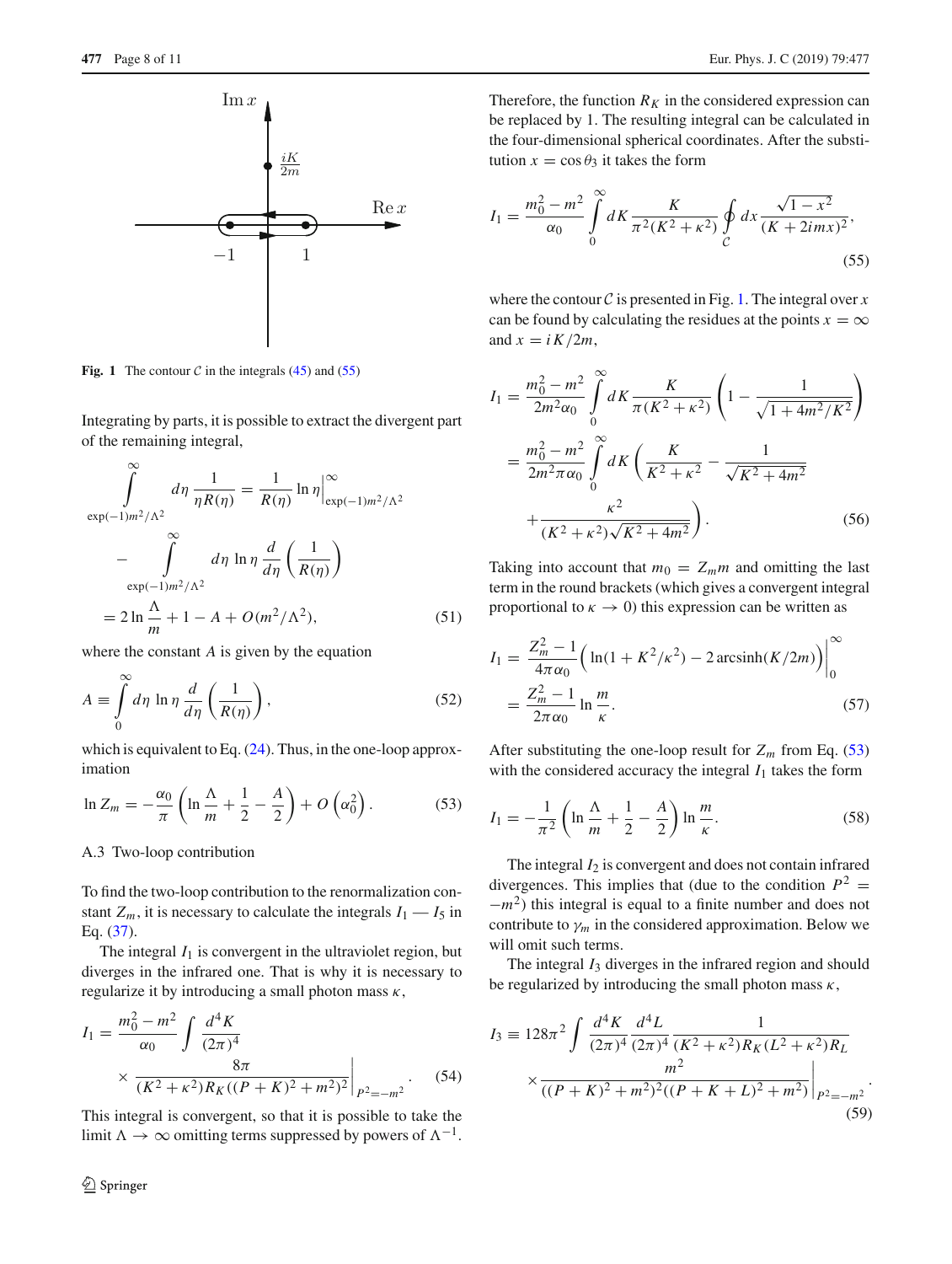This expression can be equivalently rewritten as

<span id="page-8-0"></span>
$$
I_3 = 128\pi^2 \int \frac{d^4 K}{(2\pi)^4} \frac{d^4 L}{(2\pi)^4} \times \frac{1}{(K^2 + \kappa^2)R_K}
$$
  
 
$$
\times \frac{m^2}{(L^2 + \kappa^2)R_L((P + K)^2 + m^2)^2((P + L)^2 + m^2)}
$$
  
 
$$
\times \left(1 + \frac{(P + L)^2 - (P + K + L)^2}{(P + K + L)^2 + m^2}\right)\Big|_{P^2 = -m^2} = I'_3 + I''_3.
$$
  
(60)

The integral  $I'_3$  (corresponding to 1 in the round brackets) can be presented as a product of two integrals which have already been calculated above,

$$
I_3' = 128\pi^2 \int \frac{d^4 K}{(2\pi)^4} \frac{m^2}{(K^2 + \kappa^2)R_K((P + K)^2 + m^2)^2}
$$

$$
\times \int \frac{d^4 L}{(2\pi)^4} \frac{1}{(L^2 + \kappa^2)R_L((P + L)^2 + m^2)}
$$

$$
= \frac{1}{2\pi^2} \ln \frac{m}{\kappa} \left( 2 \ln \frac{\Lambda}{m} + 1 - A \right). \tag{61}
$$

The expression for  $I_3''$  (which is obtained from the second term in the round brackets in Eq.  $(60)$ ) is not divergent in the infrared region, so that it is possible to set  $\kappa$  to 0,

$$
I_3''\Big|_{\kappa=0} = -128\pi^2 \int \frac{d^4 K}{(2\pi)^4} \frac{d^4 L}{(2\pi)^4} \frac{1}{K^2 R_K L^2 R_L}
$$

$$
\times \frac{m^2 K^\mu (K + 2P + 2L)_\mu}{((P + K)^2 + m^2)^2 ((P + L)^2 + m^2)}
$$

$$
\times \frac{1}{((P + K + L)^2 + m^2)} \Big|_{P^2 = -m^2}
$$
(62)

It is also not divergent in the ultraviolet region. Therefore, it is a finite number, which does not contribute to the two-loop mass anomalous dimension. This implies that

<span id="page-8-4"></span>
$$
I_3 = \frac{1}{2\pi^2} \ln \frac{m}{\kappa} \left( 2 \ln \frac{\Lambda}{m} + 1 - A \right) + \text{a finite constant. (63)}
$$

After some transformations the expression *I*<sup>4</sup> −  $(I_{\text{one-loop}})^2/2$  can be rewritten as

<span id="page-8-1"></span>
$$
I_4 - \frac{1}{2} (I_{\text{one-loop}})^2
$$
  
= -64 $\pi^2 \int \frac{d^4 K}{(2\pi)^4} \frac{d^4 L}{(2\pi)^4} \frac{1}{K^2 R_K L^2 R_L ((P + K)^2 + m^2)}$   

$$
\times \frac{L_\mu K^\mu}{((P + L)^2 + m^2)((P + K + L)^2 + m^2)} \Big|_{P^2 = -m^2}.
$$
(64)

This integral is convergent in the infrared region. Therefore, it depends on  $\Lambda/m$  and can be presented as

<span id="page-8-3"></span>
$$
I_4 - \frac{1}{2} (I_{\text{one-loop}})^2 = f_2 \ln^2 \frac{\Lambda}{m} + f_1 \ln \frac{\Lambda}{m} + f_0
$$
  
+terms proportional to  $m/\Lambda$ . (65)

Let us calculate the derivative of the integral  $(64)$  with respect to ln  $\Lambda$  in the case  $m = 0$ ,

$$
\frac{d}{d \ln \Lambda} \left( I_4 - \frac{1}{2} (I_{\text{one-loop}})^2 \right) \Big|_{m \to 0}
$$
  
= -64\pi^2 \frac{d}{d \ln \Lambda} \int \frac{d^4 K}{(2\pi)^4} \frac{d^4 L}{(2\pi)^4} \frac{L\_\mu K^\mu}{K^4 R\_K L^4 R\_L (K + L)^2}. (66)

Following Ref. [\[52\]](#page-10-34), this integral can be presented as

$$
\frac{1}{2\pi^2} \left[ \int_0^\infty \frac{dK}{K^3} \int_0^K dL L \frac{d}{d \ln \Lambda} \left( \frac{1}{R_K R_L} \right) \right.
$$

$$
+ \int_0^\infty dK K \int_K^\infty \frac{dL}{L^3} \frac{d}{d \ln \Lambda} \left( \frac{1}{R_K R_L} \right) \right]
$$

$$
= \frac{1}{\pi^2} \int_0^\infty \frac{dK}{K^3} \int_0^K dL L \frac{d}{d \ln \Lambda} \left( \frac{1}{R_K R_L} \right).
$$
(67)

After the substitution  $L = \rho K$  in the last integral, this expression can be rewritten in the form[7](#page-8-2)

$$
\frac{1}{\pi^2} \int_0^\infty \frac{dK}{K} \int_0^1 d\rho \, \rho \frac{d}{d \ln \Lambda} \left( \frac{1}{R_K R_{\rho K}} \right) =
$$
\n
$$
-\frac{1}{\pi^2} \int_0^1 d\rho \, \rho \int_0^\infty d \ln K \, \frac{d}{d \ln K} \left( \frac{1}{R_K R_{\rho K}} \right) = \frac{1}{2\pi^2}.
$$
\n(68)

This implies that in Eq. [\(65\)](#page-8-3)  $f_2 = 0$  and  $f_1 = 1/2\pi^2$ . Therefore, omitting terms proportional to  $m/\Lambda$ , we obtain

<span id="page-8-5"></span>
$$
I_4 - \frac{1}{2} (I_{\text{one-loop}})^2 = \frac{1}{2\pi^2} \ln \frac{\Lambda}{m} + \text{a finite constant.}
$$
 (69)

The remaining integral  $I_5$  can be calculated using the equation

$$
\int \frac{d^4 L}{(2\pi)^4} \frac{1}{(L^2 + m^2)((K + L)^2 + m^2)} + \sum_{I=1}^n (-1)^{P_I} \int \frac{d^4 L}{(2\pi)^4} \frac{1}{(L^2 + M_I^2) ((K + L)^2 + M_I^2)}
$$
  
=  $J(K/m) + \sum_{I=1}^n (-1)^{P_I} J(K/M_I),$  (70)

where

$$
J(K/M) \equiv -\frac{1}{8\pi^2} \left( \ln \frac{M}{K} + \sqrt{1 + \frac{4M^2}{K^2}} \text{arctanh} \sqrt{\frac{K^2}{K^2 + 4M^2}} \right)
$$

<span id="page-8-2"></span><sup>7</sup> This result agrees with the calculation of Ref. [\[52](#page-10-34)] carried out for the particular case  $R(x) = 1 + x^n$ .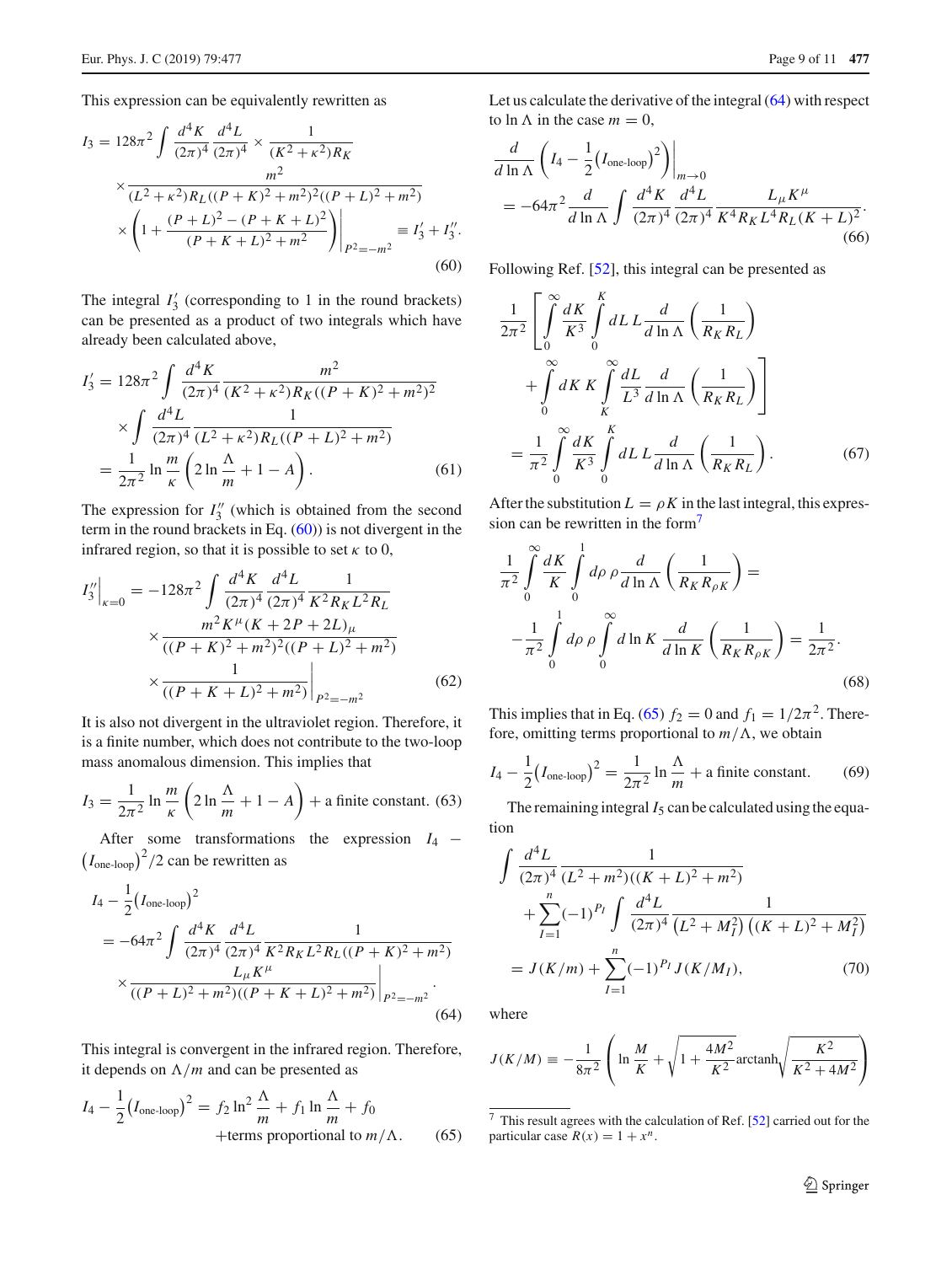$$
\approx \begin{cases} \frac{1}{4\pi^2} \frac{M^2}{K^2} \ln \frac{M}{K} & \text{if } K \to \infty \\ -\frac{1}{8\pi^2} \left( \ln \frac{M}{K} + 1 \right) & \text{if } K \to 0 \end{cases} \tag{71}
$$

see, e.g., Ref. [\[52\]](#page-10-34). This implies that the integral

<span id="page-9-7"></span>
$$
64\pi^2 N_f \int \frac{d^4 K}{(2\pi)^4} \frac{1}{K^2 R_K^2 ((P+K)^2 + m^2)}
$$
  
 
$$
\times J(K/m) \Big|_{P^2 = -m^2}
$$
 (72)

is convergent in both ultraviolet and infrared regions. Therefore, it is equal to a finite constant, and only the terms with the Pauli–Villars masses  $M_I$  nontrivially contribute to the divergent part of the integral  $I_5$ . To calculate them, let us consider the expression

$$
64\pi^2 N_f \frac{d}{d \ln \Lambda} \int \frac{d^4 K}{(2\pi)^4} \frac{1}{K^2 R_K^2 ((P+K)^2 + m^2)}
$$
  
 
$$
\times J(K/m) \Big|_{P^2 = -m^2}
$$
  
\n
$$
\equiv J_1 + J_2 + J_3,
$$
 (73)

where  $M = a\Lambda$  with *a* being a finite constant and

$$
J_1 \equiv -8N_f \int \frac{d^4 K}{(2\pi)^4} \frac{1}{K^2 R_K^2 ((P+K)^2 + m^2)} \Big|_{P^2 = -m^2} \tag{74}
$$
  

$$
J_2 \equiv -8N_f \int \frac{d^4 K}{(2\pi)^4} \frac{1}{K^2 ((P+K)^2 + m^2)}
$$

$$
\times \frac{d}{d \ln \Lambda} \left( \frac{1}{R_K^2} \right) \ln \frac{\Lambda}{K} \Big|_{P^2 = -m^2};
$$
\n
$$
J_3 \equiv 64\pi^2 N_f \int \frac{d^4 K}{(2\pi)^4} \frac{1}{K^2((P+K)^2 + m^2)} \frac{d}{d \ln \Lambda}
$$
\n(75)

$$
\times \left[ \frac{1}{R_K^2} \left( J(K/M) + \frac{1}{8\pi^2} \ln \frac{\Lambda}{K} \right) \right] \Bigg|_{P^2 = -m^2} . \tag{76}
$$

Repeating the calculation of Appendix [A.2](#page-6-2) we obtain

$$
J_1 = -\frac{N_f}{\pi^2} \left( \ln \frac{\Lambda}{m} + \frac{1}{2} \right) - J_2 + O\left(\frac{m^2}{\Lambda^2}\right). \tag{77}
$$

To find the integral  $J_3$ , we note that the derivative of the function in the square brackets with respect to  $\ln \Lambda$  is equal to the one with respect to ln *K* multiplied by  $(-1)$ . Therefore,

$$
J_3\Big|_{m\to 0} = -8N_f \int_0^\infty \frac{dK}{K} \frac{d}{d\ln K}
$$

$$
\times \left[ \frac{1}{R_K^2} \left( J(K/M) + \frac{1}{8\pi^2} \ln \frac{\Lambda}{K} \right) \right]
$$

$$
= -8N_f \left[ \frac{1}{R_K^2} \left( J(K/M) + \frac{1}{8\pi^2} \ln \frac{\Lambda}{K} \right) \right]_0^{\infty}
$$
  

$$
= -\frac{N_f}{\pi^2} (1 + \ln a). \tag{78}
$$

This implies that the expression [\(72\)](#page-9-7) can be written as

$$
\frac{N_f}{\pi^2} \left[ -\frac{1}{2} \ln^2 \frac{\Lambda}{m} - \ln \frac{\Lambda}{m} \left( \ln a + \frac{3}{2} \right) \right] + O(1). \tag{79}
$$

Consequently, the integral  $I_5$  takes the form

<span id="page-9-8"></span>
$$
I_5 = \frac{N_f}{\pi^2} \left[ \frac{1}{2} \ln^2 \frac{\Lambda}{m} + \ln \frac{\Lambda}{m} \left( \sum_{I=1}^n c_I \ln a_I + \frac{3}{2} \right) + \text{a finite constant} \right],
$$
\n(80)

where  $c_I = (-1)^{P_I+1}$  and terms vanishing in the limit  $\Lambda \rightarrow$ ∞ were omitted.

Collecting the results  $(53)$ ,  $(58)$ ,  $(63)$ ,  $(69)$ , and  $(80)$  we obtain that the two-loop mass renormalization constant is given by the expression  $(23)$ ,

$$
\ln Z_m = -\frac{\alpha_0}{\pi} \left( \ln \frac{\Lambda}{m} + \frac{1}{2} - \frac{A}{2} \right) + \frac{\alpha_0^2}{\pi^2} \left[ \frac{N_f}{2} \ln^2 \frac{\Lambda}{m} + \ln \frac{\Lambda}{m} \left( N_f \sum_{I=1}^n c_I \ln a_I + \frac{3N_f + 1}{2} \right) + \text{a finite constant} \right] + O\left( \alpha_0^3 \right), \tag{81}
$$

and does not contain infrared divergences.

## **References**

- <span id="page-9-0"></span>1. A. Grozin, "Lectures on QED and QCD," Lectures at 3rd Dubna International Advanced School of Theoretical Physics 29 Jan–6 Feb 2005. Dubna. [arXiv:hep-ph/0508242](http://arxiv.org/abs/hep-ph/0508242)
- <span id="page-9-1"></span>2. V.A. Novikov, M.A. Shifman, A.I. Vainshtein, V.I. Zakharov, Nucl. Phys. B **229**, 381 (1983)
- 3. D.R.T. Jones, Phys. Lett. **123B**, 45 (1983)
- 4. V.A. Novikov, M.A. Shifman, A.I. Vainshtein, V.I. Zakharov, Phys. Lett. **166B**, 329 (1986)
- 5. V.A. Novikov, M.A. Shifman, A.I. Vainshtein, V.I. Zakharov, Sov. J. Nucl. Phys. **43**, 294 (1986)
- 6. V.A. Novikov, M.A. Shifman, A.I. Vainshtein, V.I. Zakharov, Yad. Fiz. **43**, 459 (1986)
- 7. M.A. Shifman, A.I. Vainshtein, Nucl. Phys. B **277**, 456 (1986)
- 8. M.A. Shifman, A.I. Vainshtein, Sov. Phys. JETP **64**, 428 (1986)
- <span id="page-9-2"></span>9. M.A. Shifman, A.I. Vainshtein, Z. Eksp, Teor. Fiz. **91**, 723 (1986)
- <span id="page-9-3"></span>10. A.I. Vainshtein, V.I. Zakharov, M.A. Shifman, JETP Lett. **42**, 224 (1985) [**Pisma Zh. Eksp. Teor. Fiz. 42 (1985) 182**]
- <span id="page-9-4"></span>11. M.A. Shifman, A.I. Vainshtein, V.I. Zakharov, Phys. Lett. **166B**, 334 (1986)
- <span id="page-9-5"></span>12. D. Kutasov, A. Schwimmer, Nucl. Phys. B **702**, 369 (2004)
- <span id="page-9-6"></span>13. A.L. Kataev, K.V. Stepanyantz, Theor. Math. Phys. **181**, 1531 (2014)